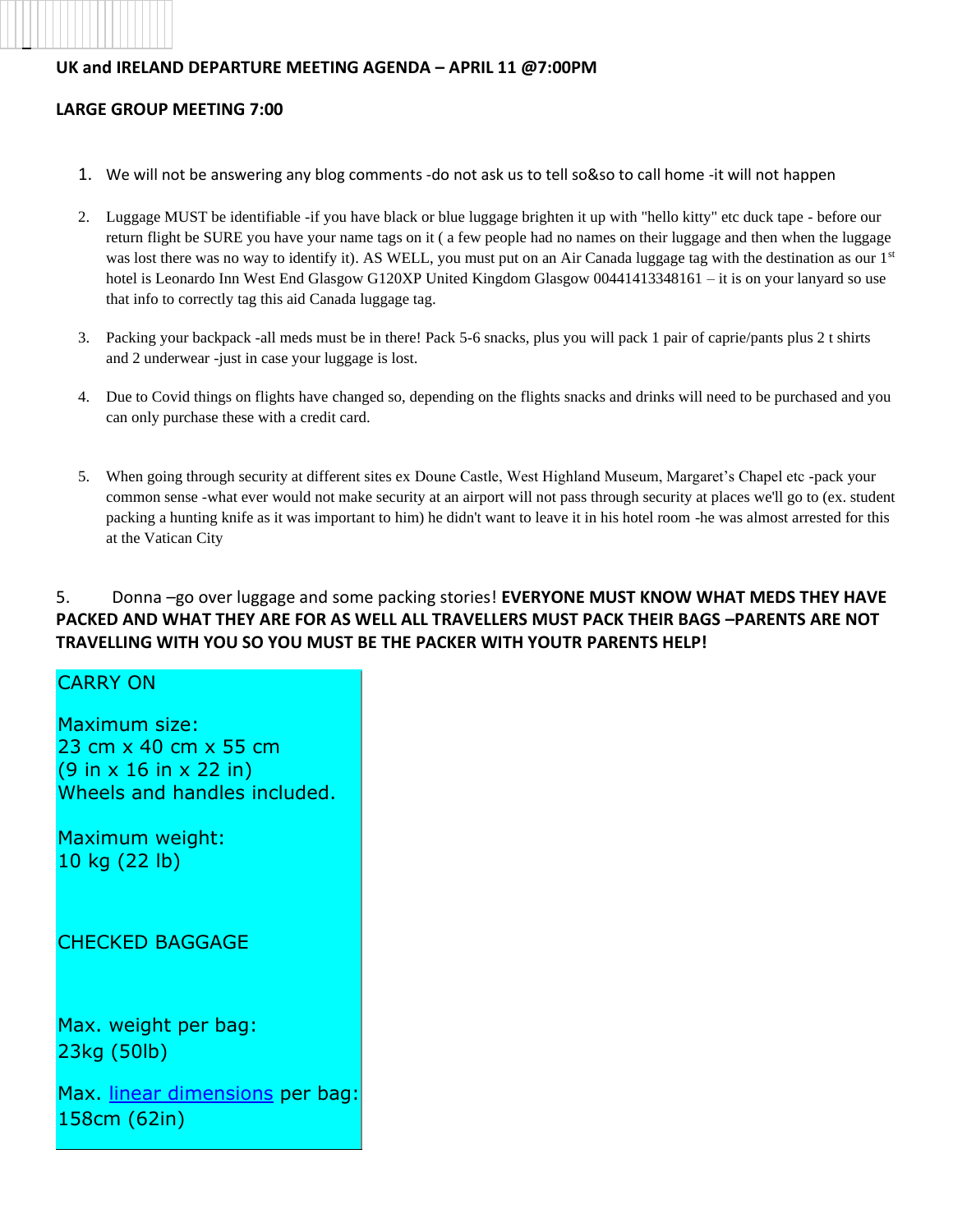

Tour Director's:

**6. PACK LIGHT –PACK LIGHT –PACK LIGHT** –so you suitcase should not weigh more than 35 lbs when leaving Canada

**7. EF's emergency number** 1-800 387-1460

**8. Download the EF traveler app Tour # 2430035DC Access Code 729639 to access the itinerary.** This can be done 72 hours prior to lift off!

# **9. Tour Director is Cathal Healy**

**10.** Tape itinerary into your journal

**11.** Hotel keys -must always turn them in at the desk whenever you're leaving the room as 3 of you need to know where the key is. A \$75 fee for a lost key.

### **SMALL GROUP MEETING**

- 1. TD's lunch specials -you do not need to eat there -it's an option but lunches are your own choice
- 2. Go through scenarios of A) What does it look like to be a respectful roommate ie space /key/ helping pack/ if ill taking food back to them/ etc

 B) What does it look like to be respectful to advisors C) What does a "team player" on the travel club look like? – welcoming/inclusive/ asking questions about that person/ if someone is by themselves ask if they'd like to join you/ sharing/ understanding/cooperative/

- 3. For this trip to a success you MUST hydrate (drink at least 1.5 L of water daily) use hand cleanser all the time (before meals/every time you get on and off the bus, before you open your water bottles, wear a mask
- 4. Hand out money –have the kids give you back the money they want you to carry. Have them count out the money and put it in a sealed envelope with their name on it. I'll be carrying all but 120-200 Sterling Pounds of my kids money. Once we get to the hotels this money will go into the safe - have a parent help collect spending money.

EXTRA ACTIVITIES that our TD has suggested: (this will be updated prior to our meeting as he's on tour now)